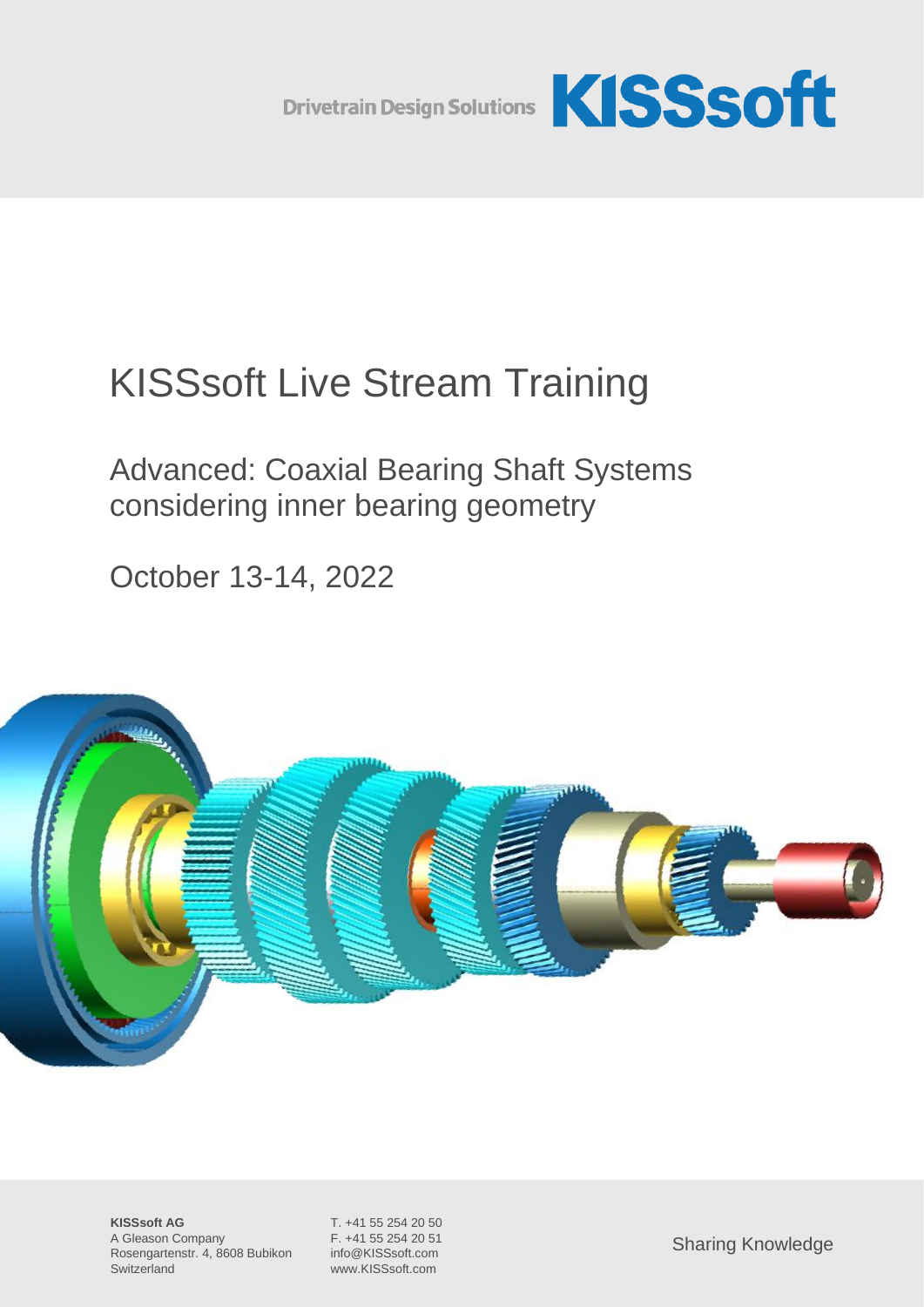## The below schedule is shown in time zone CET 02:00 pm – 06:00 pm (Brussels)

| Session 1:       | October 13, 2022                        |
|------------------|-----------------------------------------|
| $02:00 - 02:15$  | Introduction                            |
| $02:15 - 03:40$  | Bearing properties                      |
| $03:40 - 04:00$  | <b>Break</b>                            |
| $04:00 - 06:00$  | Coaxial shafts modeling                 |
| <b>Exercises</b> | approximate one hour time for exercises |

| Session 2:       | October 14, 2022                        |
|------------------|-----------------------------------------|
| $02:00 - 02:10$  | Exercise follow up                      |
| $02:10 - 03:40$  | Bearing stresses and life               |
| $03:40 - 04:00$  | <b>Break</b>                            |
| $04:00 - 06:00$  | Coaxial shafts analysis                 |
| <b>Exercises</b> | approximate one hour time for exercises |